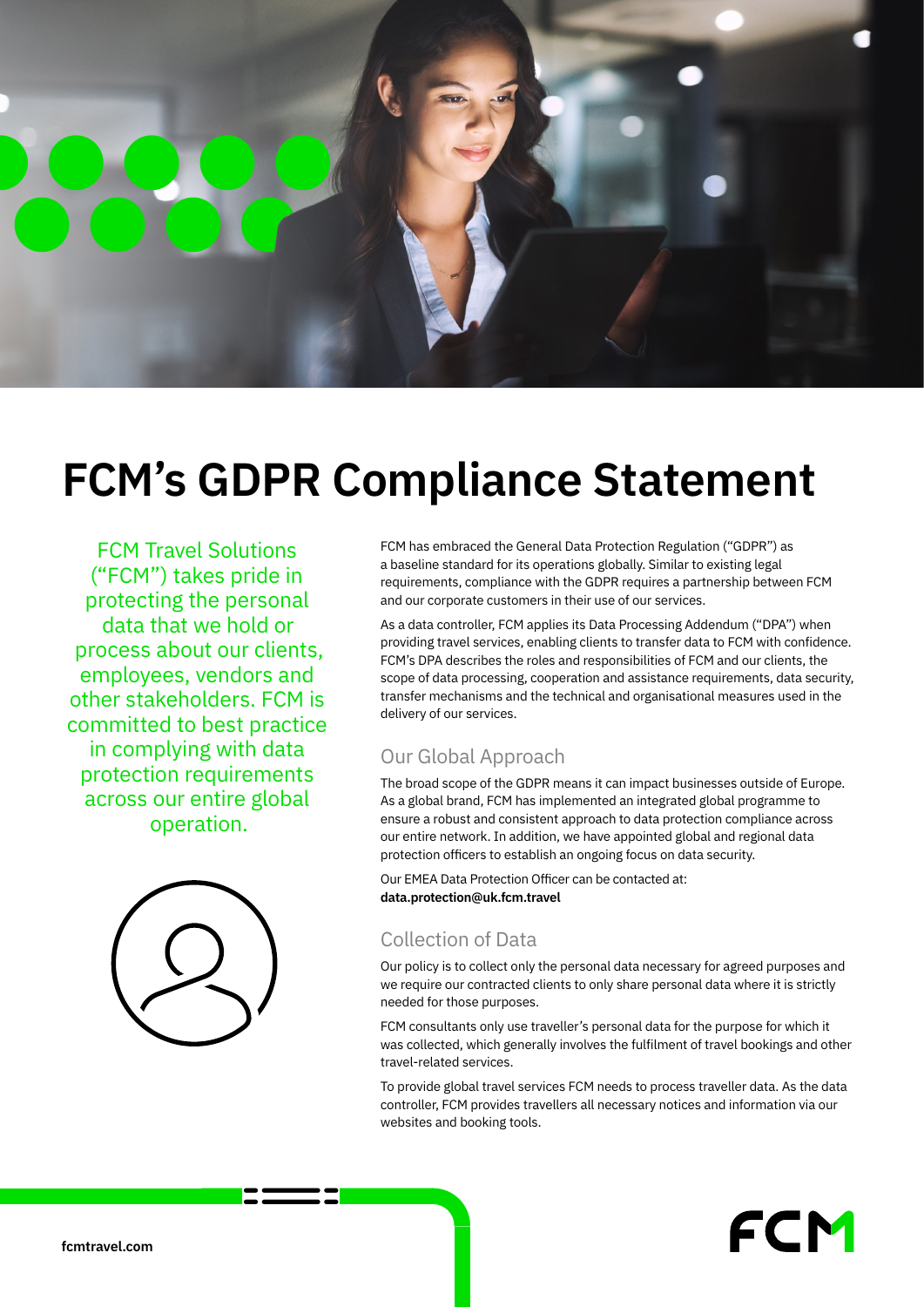## Guiding Principles

- **• Accountability:** we take responsibility for our obligations and are accountable to our stakeholders.
- **• Trust:** We collect, store, share and use personal data in a responsible and ethical manner.
- **• Compliance:** We achieve sustainable compliance with our legal obligations to protect personal data and support and encourage the proper handling and use of all other data held by the FCM network, including confidential information.
- **• Consistency:** We have a uniform and coordinated approach to data protection across our business.
- **• Security:** We leverage our technical and organisational measures ("TOMs") to protect data. Such TOMs are set out in our in our DPA accessible by visiting the Trust & Compliance page on the FCM website.
- **• Transparency:** We are clear and open with all key stakeholders about how we handle, use and protect data.

### Registration with Regulators

In the EU, FCM's main establishment is Ireland. Within the UK, FCM is registered with the Information Commissioner's Office (reference Z7994553).

#### **Security**

FCM has always treated the privacy and confidentiality of your employees' personal data with the utmost seriousness. We comply with our obligations under all applicable privacy and data protection laws, in all the jurisdictions where we operate.

Our Data Security Standards are set out in our DPA, the full details of which can be accessed on the Trust & Compliance page on the FCM website.

- 1. Data Security Governance
- 2. Physical Access Control
- 3. Virtual Access Control
- 4. Data Access Control
- 5. Disclosure Control
- 6. Data Entry Control
- 7. Instructional Control
- 8. Availability Control
- 9. Separation Control

FCM is PCI-DSS certified and FCM UK is accredited to ISO27001. In markets where we do not hold this accreditation, we apply a global policy for data access, sharing, retention and deletion. FCM adheres to the local and international data protection laws applicable to each region in which we operate.

#### Record of Processing

As part of FCM's global GDPR programme, records of processing activity are produced and maintained.

# Data Protection Impact Assessments

Procedures are in place to flag processing activities that might represent a high risk to the rights and freedoms of data subjects so that data protection impact assessments ("DPIAs") are carried out. When risks are identified, mitigating actions are identified, implemented and recorded.

#### **Transparency**

All applications and IT systems display the appropriate privacy notices for users. Where consent is used for marketing purposes, the consent is accurately recorded and managed in our system. See additional section below on 'Marketing and General Communication'.



### Information Management

Policies and data retention schedules are maintained to ensure that personal (as well as other) data are kept no longer than is necessary and to prevent its use beyond its original intended purpose.

# Data Protection by Design and Default

FCM's IT function has developed and applied guidance and training in data protection by design and default. This enables us to make sure that new systems or applications have data protection measures built in up-front.

## Information Security Incident Management

FCM has robust incident response capabilities in order to deal effectively with issues arising from a data breach. Our response procedures are regularly reviewed and tested to ensure they operate effectively and are aligned with the GDPR requirements.